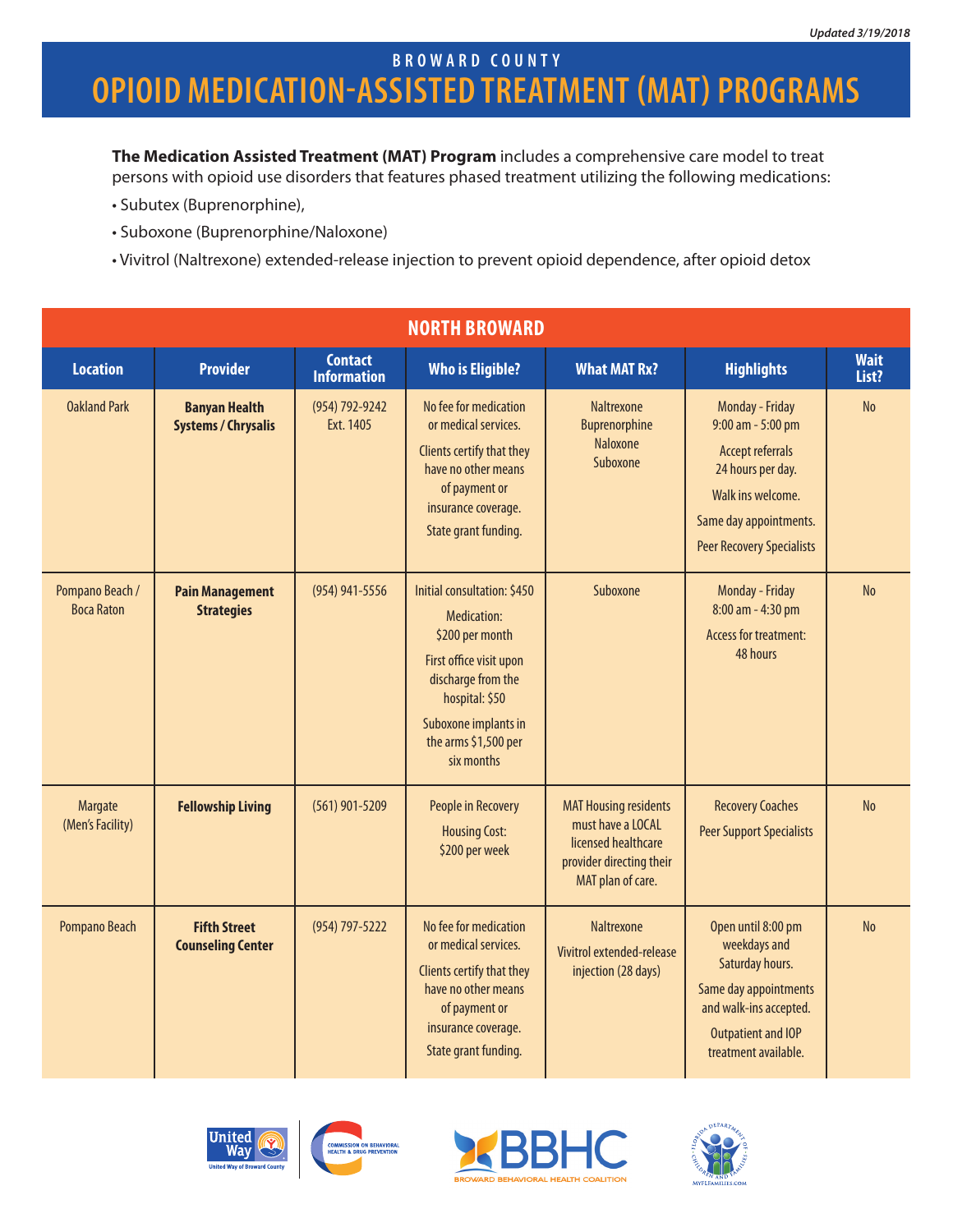# **opioid medication-assisted treatment (MAT) Programs broward county**

### **central broward**

| <b>Location</b>                               | <b>Provider</b>                                               | <b>Contact</b><br><b>Information</b>  | <b>Who is Eligible?</b>                                                                                                                                                                                                                                                                   | <b>What MAT Rx?</b>                                                                                                                                                                                                                                                                                                                                             | <b>Highlights</b>                                                                                                                                   | <b>Wait</b><br>List? |
|-----------------------------------------------|---------------------------------------------------------------|---------------------------------------|-------------------------------------------------------------------------------------------------------------------------------------------------------------------------------------------------------------------------------------------------------------------------------------------|-----------------------------------------------------------------------------------------------------------------------------------------------------------------------------------------------------------------------------------------------------------------------------------------------------------------------------------------------------------------|-----------------------------------------------------------------------------------------------------------------------------------------------------|----------------------|
| <b>Fort Lauderdale</b>                        | <b>Broward Addiction</b><br><b>Recovery Centers</b><br>(BARC) | (954) 357-4851                        | Accept most major<br>health insurance,<br>plus Medicaid and<br>Medicare.<br>Fees are based on a sliding<br>scale according to income.                                                                                                                                                     | <b>Naltrexone</b><br>Buprenorphine<br>Naloxone<br>Suboxone                                                                                                                                                                                                                                                                                                      | <b>Same Day Access</b><br>24/7 Triage<br>2 Peer Recovery Specialists                                                                                | No                   |
| <b>Fort Lauderdale</b>                        | <b>BSO-Drug Court</b>                                         | $(954)$ 497-3610                      | Clients participating in<br>the 17th Judicial<br><b>Circuit Drug Court are</b><br>charged a fee for<br>services based on a<br>sliding scale that<br>measures income and<br>the number of<br>dependents. All<br>participants are<br>expected to pay for<br>treatment on a<br>weekly basis. | The Drug Court Treatment<br>Division is licensed to<br>provide intervention<br>and outpatient services<br>through the State of<br><b>Florida Department of</b><br><b>Children and Families.</b><br>Participants are referred<br>to community sober<br>support groups in an<br>effort to establish recovery<br>supportive bonds prior to<br>treatment discharge. | Monday - Thursday<br>8:30 am - 8:30 pm<br>Friday<br>8:30 am - 5:00 pm                                                                               | <b>No</b>            |
| <b>Fort Lauderdale</b>                        | <b>Care Resource</b><br><b>Healthcare Center</b>              | $(954) 567 - 7141$<br>Ext. 470 or 145 | Accept most major<br>insurance including<br>Medicare, Medicaid,<br>State Grant funded, &<br>Sliding Fee Scale FQHC,<br>no fee for Vivitrol                                                                                                                                                | Naltrexone<br><b>Vivitrol</b><br>extended-release<br>injection<br>Suboxone                                                                                                                                                                                                                                                                                      | Monday - Friday<br>8:30 am - 5:15 pm<br>Wednesday<br>Open Late 7:30 pm<br>Walk-ins accepted.<br>Outpatient available.                               | <b>No</b>            |
| <b>Fort Lauderdale</b>                        | <b>South Florida</b><br><b>Wellness Network</b>               | (954) 533-0585                        |                                                                                                                                                                                                                                                                                           | Naloxone                                                                                                                                                                                                                                                                                                                                                        | 3 Peer Support Specialists                                                                                                                          | <b>No</b>            |
| <b>Fort Lauderdale</b><br>(Women's Facility)  | <b>Fellowship Living</b>                                      | $(561)$ 901-5209                      | <b>People in Recovery</b><br><b>Housing Cost:</b><br>\$200 per week                                                                                                                                                                                                                       | <b>MAT Housing residents</b><br>must have a LOCAL<br>licensed healthcare<br>provider directing their<br>MAT plan of care.                                                                                                                                                                                                                                       | <b>Recovery Coaches</b><br><b>Peer Support Specialists</b>                                                                                          | $\rm No$             |
| <b>Plantation /</b><br><b>Fort Lauderdale</b> | <b>Fifth Street</b><br><b>Counseling Center</b>               | $(954) 797 - 5222$                    | No fee for medication<br>or medical services.<br>Clients certify that they<br>have no other means<br>of payment or<br>insurance coverage.<br>State grant funding.                                                                                                                         | Naltrexone                                                                                                                                                                                                                                                                                                                                                      | Open till 8 pm weekdays<br>and Saturday hours.<br>Same day appointments.<br>Walk-ins accepted.<br><b>Outpatient and IOP</b><br>treatment available. | No                   |